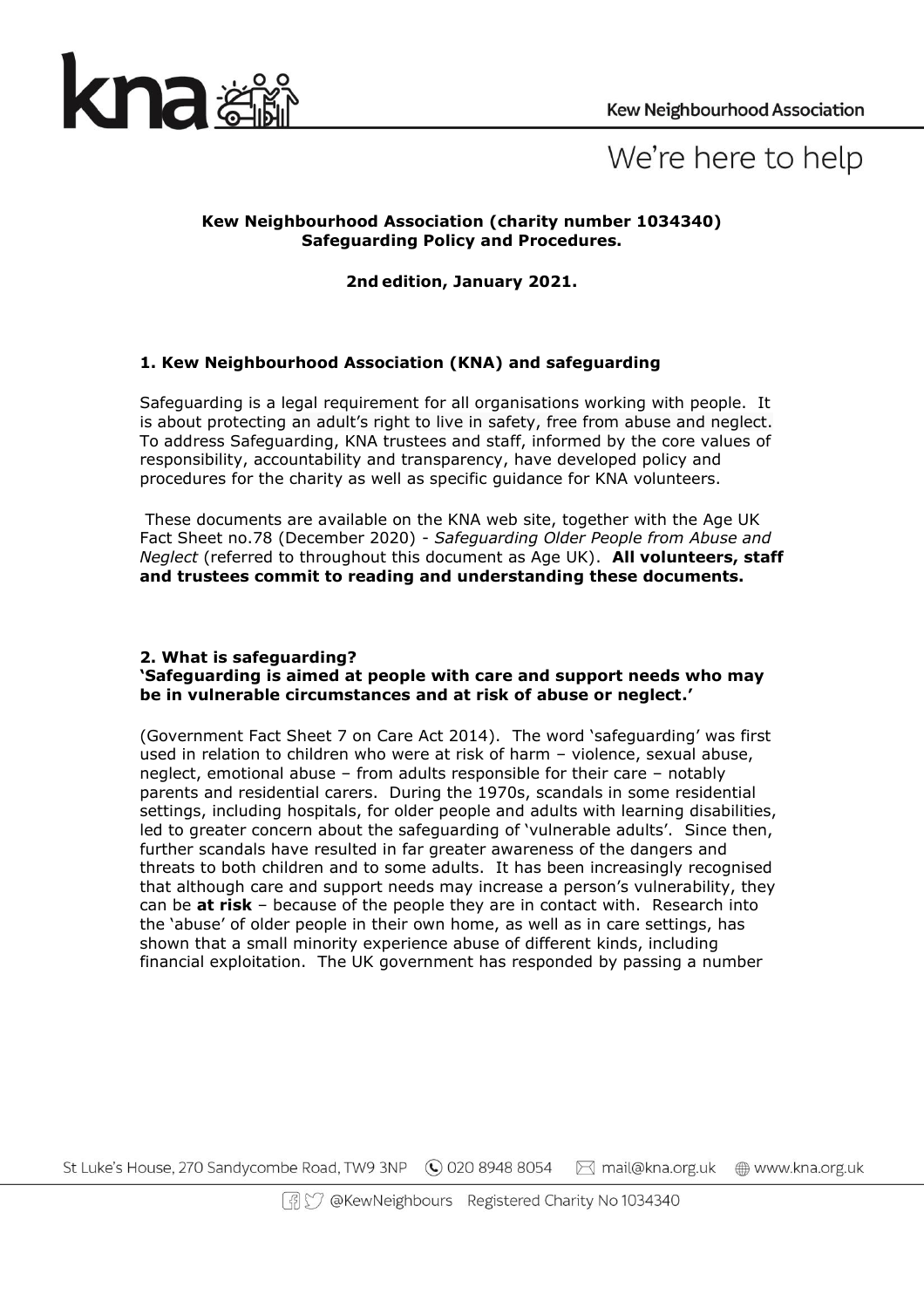of laws both to try to prevent and then, if prevention fails, to address these issues. Further details on pages 4-5 of Age UK.

## **3. What do we mean by abuse and neglect?**

The abuse, or mistreatment, of adults, can occur in many different ways. While sexual and physical abuse invariably make the headlines, the more common forms of abuse for adults are emotional/psychological abuse (bullying, shouting, harassing, ignoring, coercing), neglect (failing to address basic needs of care) and financial exploitation (where someone takes advantage of another person to steal their money or belongings). Self-neglect (where someone fails seriously to look after themselves) is also included in the legislation. Further details in Age UK (pages 6-7).

## **4. What is our Responsibility?**

Our responsibility is to make sure that:

- 1. our staff, trustees and volunteers are reliable and trustworthy;
- 2. our staff, trustees and volunteers understand about safeguarding, and the necessity of being aware that abuse can and does happen, and of reporting any concerns;
- 3. a member of staff is our Nominated Safeguarding Person (NSP) and one of our trustees is our Nominated Safeguarding Trustee (NST).
- 4. we establish (and understand fully) the procedures for following up any concerns (see section 7, initial response and section 8, notifying the local authority);
- 5. we have, and, without fail, use careful and thorough methods of recording any concerns;
- 6. safeguarding is a routine agenda item at our quarterly trustee meetings even if there is nothing to report;
- 7. trustees and staff review all our safeguarding documents annually and revise them if necessary.

#### **5. Recruitment of staff, trustees and volunteers (for further details, see relevant policies)**

All potential staff, trustees and volunteers are interviewed, this includes a question on any past convictions, cautions, reprimands and final warnings as well as any pending cases. Applicants are asked if they have ever had any complaints of abuse against them. In addition, all are required to have two references and a Disclosure and Barring Check (DBS) (Age UK, page 24) before appointment. All are required to have a new DBS check after five years.

## **6. Understanding safeguarding**

1. All staff are required to do appropriate safeguarding training;

2. all trustees are responsible for being appropriately informed, through reading or training, or both, about safeguarding and our duties of responsibility, accountability and transparency;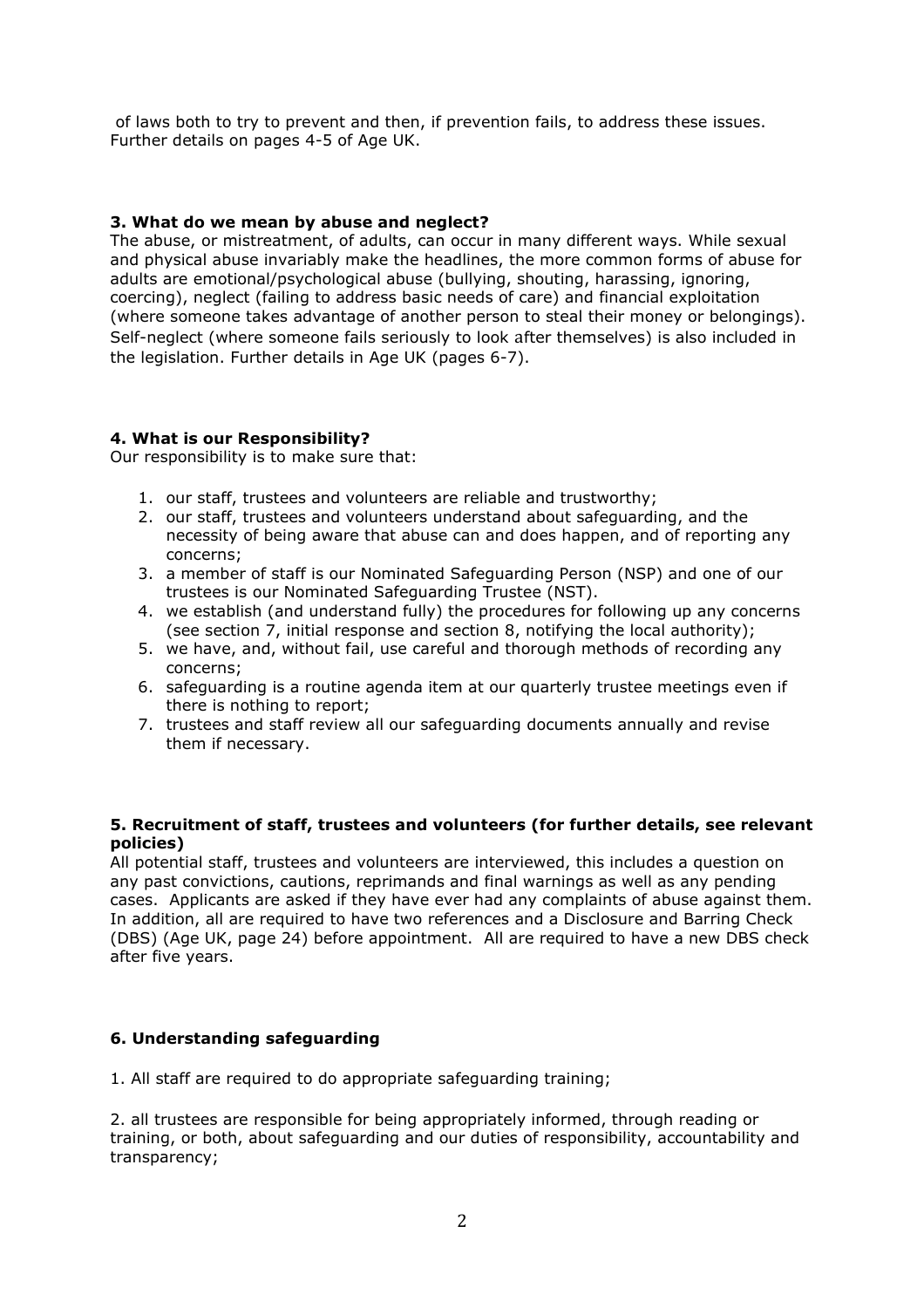3. all volunteers are appropriately informed about safeguarding, and understand their responsibilities to be aware and to share any concerns with our NSP and /or NST.

4. our users understand that they should share any concerns about their safety, or anyone else's safety, with our nominated safeguarding person (NSP).

#### **7. Initial response in the event of a concern being expressed about a KNA user**

In the event of any concern being reported about one of our service users, the nominated safeguarding person (NSP) (Abi Palmer) will undertake the following procedures within 48 hours of the report being received, unless there is reason to suppose this is a criminal matter and must be reported to the police. (We will follow the same procedure if a service user or fellow volunteer raises concerns about a volunteer). The NSP will:

- 1. Arrange to make contact with the person expressing the concern;
- 2. Assure the person that they have done the right thing in sharing this concern;
- 3. Listen very carefully to what is being said;
- 4. Complete our record form, making sure there are answers to the following questions: **a.** What is the day and time you are making the report? **b.** Who is reporting the concern? (e.g. Humphrey Jones, volunteer driver) **c.** Who is the concern about? (e.g. Susan Smith, aged 85) **d.** Who may be abusing, or mistreating, the person concerned? (e.g. her husband) **e.** What actually is the concern? (e.g. her son is taking money from her purse). **f.** Is it a concern in the person's own home? **g** Is this a 'one-off' event, or on-going? (e.g. heard horrible shouting and bullying when calling at the house last Tuesday 20 July). **h** What has made the person share their concern with you? (e.g. they were worried). **i** How serious does it seem to you from what they have said, and how they have said it? (from very serious indeed to probably not very serious). **j** Do they have anything further they want to say?
- 5. stay calm and concentrate on getting the 'facts' without probing for details, and empathise without jumping to conclusions;
- 6. assure the person reporting the concern that they remain anonymous, unless and until the matter has to be reported to the local authority or to the police;
- 7. check against our digital records whether any previous concerns have been raised about this service user;
- 8. inform the safeguarding trustee (Claudine McCreadie) and talk over confidentially whether to consult the local authority.

#### **8. Notifying the local authority**

The law and guidance are clear that the role of KNA is to share their concern with the local authority, **not** to investigate. If there is any on-going concern, our duty, in law, is to contact the Richmond Council Adult Access Team (contact details at the end of this document) and then to co-operate fully with them. The NSP (Abi Palmer) will be responsible for making that contact.

*"Once you notify the local authority, they have a duty to respond appropriately, taking into account the views of the person concerned. They may initiate a safeguarding enquiry, or they may provide social care services or information and advice to help resolve the issue. The local authority can require partner organisations to take action or provide further information. They may have to respond urgently, notify the police who could then become*